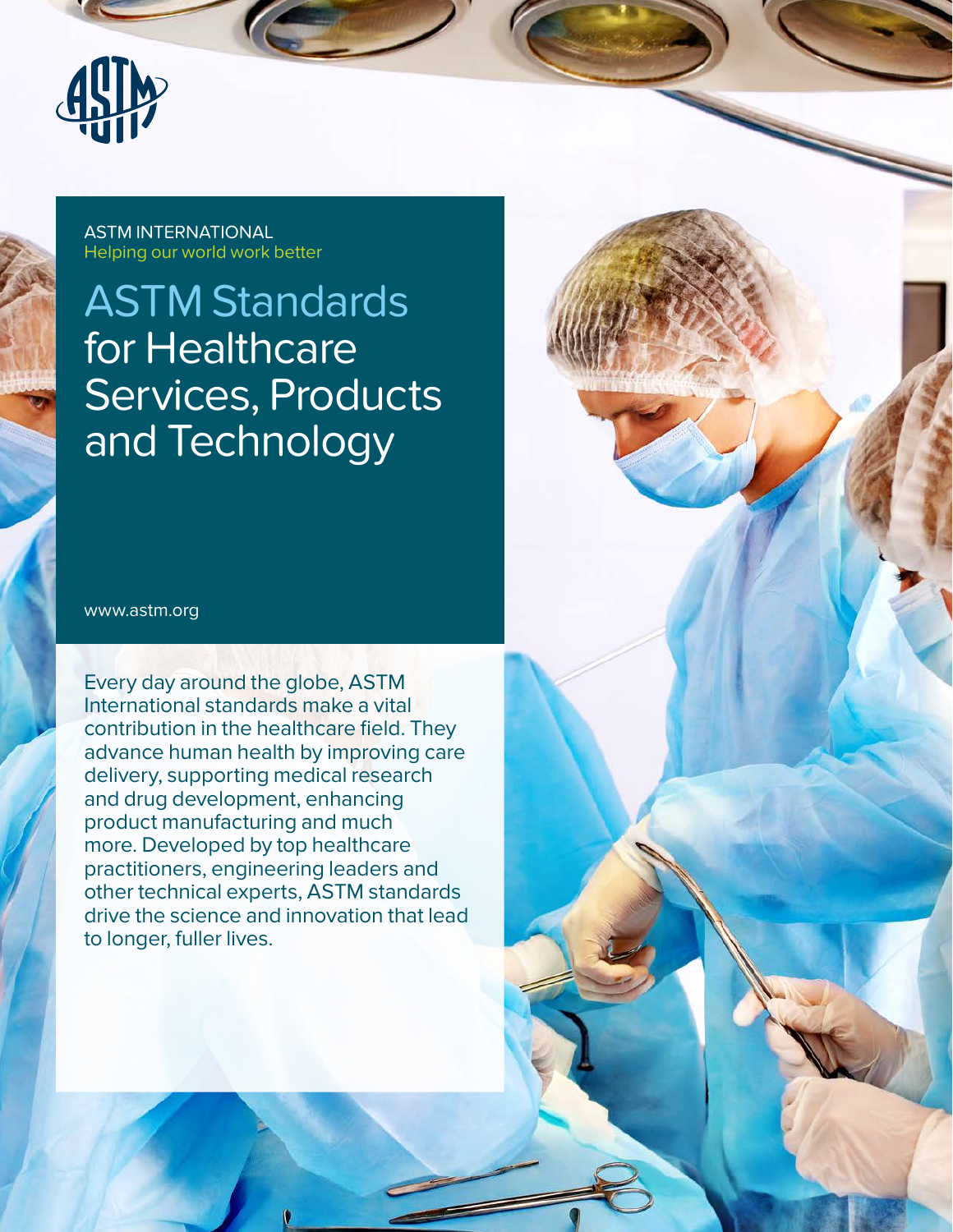### Standards Drive Global Innovation through Committee F04

With a broad membership of more than 900 professionals from 31 countries, Committee F04 on Medical and Surgical Materials and Devices delivers over 300 standards that help bring life-saving breakthroughs to patients worldwide.

**F04 plays an important role in developing standards that help manufacturers and support quality patient care. Today, F04 addresses standards for medical and surgical instruments, orthopedic devices, implant systems and more:** 

- Ceramics, metals and polymers;
- Biocompatibility and magnetic resonance imaging;
- Osteosynthesis and spinal devices;
- Cardiology, neurology, audiology, gastroenterology and plastic surgery;
- Cell signaling;
- Computer-assisted orthopedic surgical systems; and
- Tissue engineered medical products.

# **Advancing** the Science of TEMPs

Tissue engineered medical products (TEMPs) use biological components alone or with synthetic components to regenerate human tissue. To support continued progress in this field and enhance human health, F04 TEMPs subcommittees focus on classification and terminology, biomaterials and biomolecules, cells and tissue engineered constructs, assessment, adventitious agent safety and cell signaling.

#### **F04 standards in this cutting-edge area include:**

- F2900 for characterizing hydrogels used in regenerative medicine, including attributes such as biological properties, kinetics of formation, degradation and agent release, stability and mass transport capabilities; and
- F2150 for characterizing and testing TEMPs biomaterial scaffolds, including metallic, ceramic, polymeric, natural and composite materials.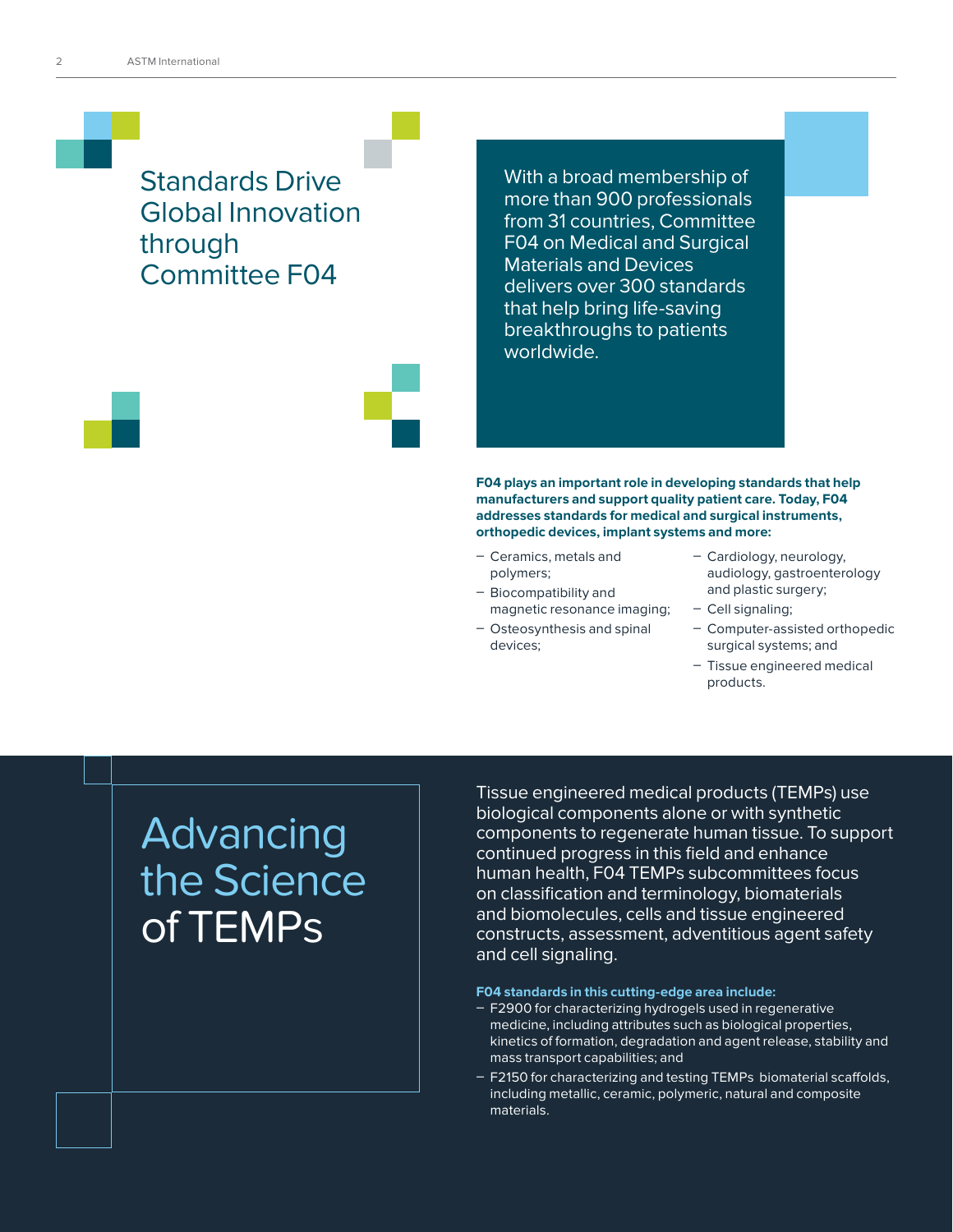Advances in magnetic resonance imaging (MRI) technology have grown dramatically since the 1980s. MR scanners help physicians study nerves, muscles, ligaments, bones and other tissues, helping to diagnose and treat injuries and disease.



## F2503: Promoting the Safe Use of MRI

In the magnetic resonance environment, potential safety hazards exist for patients, technologists and other medical professionals. Scanner magnets and pulses can damage Implants such as pacemakers, potentially causing serious patient injury. Projectile accidents may also occur if medical devices and metallic items are pulled into the bore. To help ensure patient safety and reduce technologist confusion, standard F2503 covers marking medical devices for safety. Recognized in U.S. Food and Drug Administration guidance, the F2503 system indicates what conditions are acceptable for a specific medical device or other item. F2503 labeling terms and associated visual icons help prevent injuries when potentially hazardous items are brought into the environment.

## 3D Printing Standards Transform Manufacturing

Committee F42 on Additive Manufacturing Technologies is making a powerful impact on the medical device industry. 3D printing builds products and parts by applying material or powder in very thin layers. These processes improve the design, testing and manufacturing of many patient-specific medical devices such as hearing aids, dental crowns and surgical implants.

Committee F42 standards support innovation in producing alloys used for medical devices. Among these are standards (developed by Subcommittee F42.05 on Materials and Processes) on titanium (F3001) and nickel alloys (F3055 and F3056) for powder bed fusion, and metal powders (F3049) used for additive manufacturing.

### Orthopedic Implant Labeling

Subcommittee F04.22 on Arthroplasty addresses orthopedic implant labeling requirements with F2943. The standard details content for a universal label format and indicates where crucial information is to be placed. The standard provides manufacturers with a consistent labeling approach that also supports correct implant selection.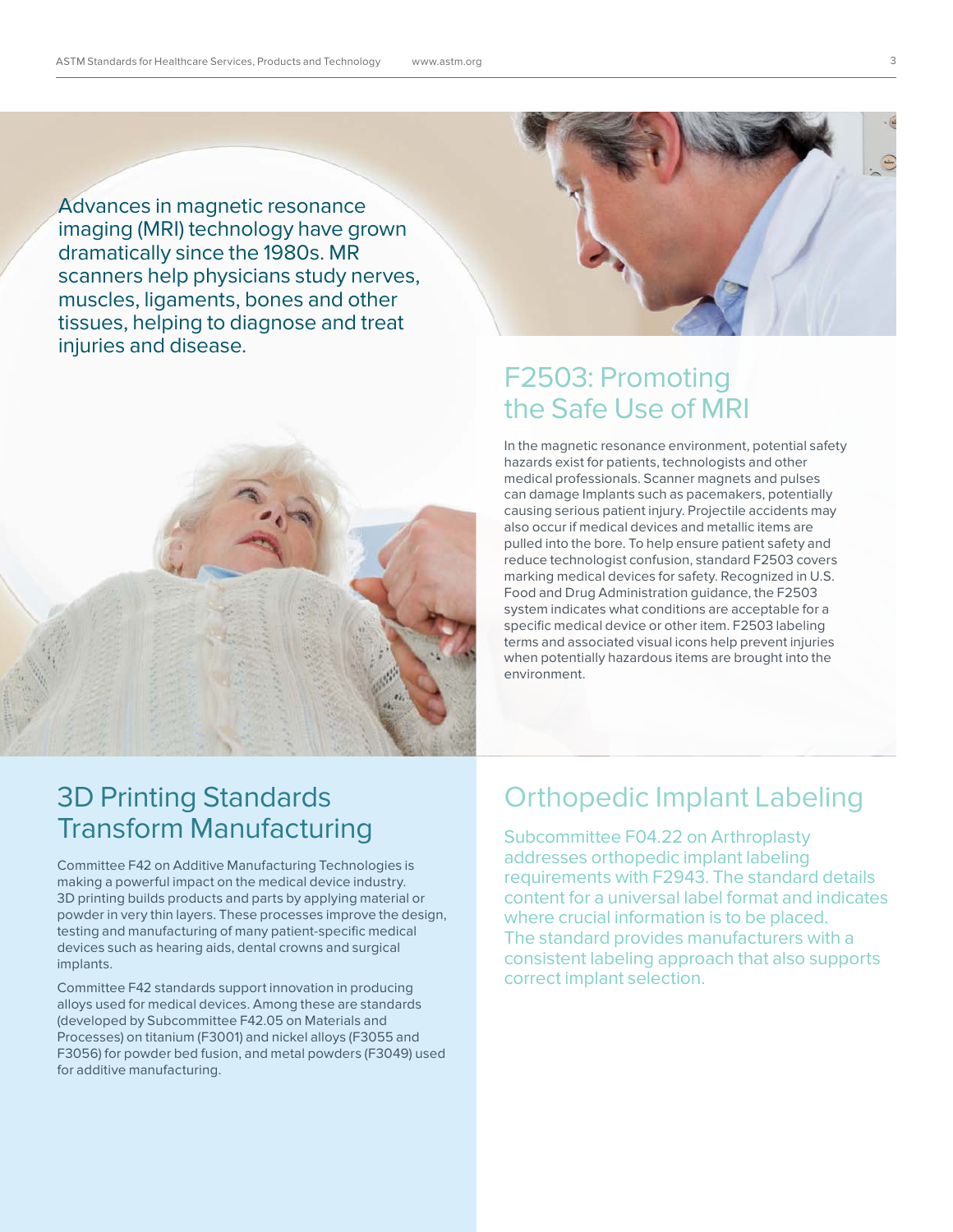Ensuring Safety in Pharmaceutical and Medical **Product** Packaging

Two of ASTM's long-standing committees, D10 on Packaging and F02 on Flexible Barrier Packaging, cooperate in developing medical packaging standards, which help meet the needs of regulators and manufacturers around the world. The standards address packages that maintain the sterility of the device as well as shipping containers that protect the contents.

Committee D10 has a portfolio of more than 150 standards, many geared toward critical medical products. Subcommittee D10.32 on Consumer, Pharmaceutical, Medical and Child Resistant Packaging (part of D10), is responsible for:

- D3475, which defines the motions, skills or tools required for a particular type of child-resistant package, and
- D4774 for drug labels used in anesthesiology, which addresses label size, color and pattern, and type used on labels to better identify the drug content.

Committee F02 is responsible for more than 60 standards, including some that support medical packaging integrity:

- F88 on seal strength of flexible barrier materials, which covers measurement techniques that provide process validation, control and capability; and
- F2096 for detecting gross leaks in packaging. (Referred to as the "bubble leak" test, F2096 is used to visually inspect medical packaging for any bubble streams caused by packaging/sterile barrier system defects.)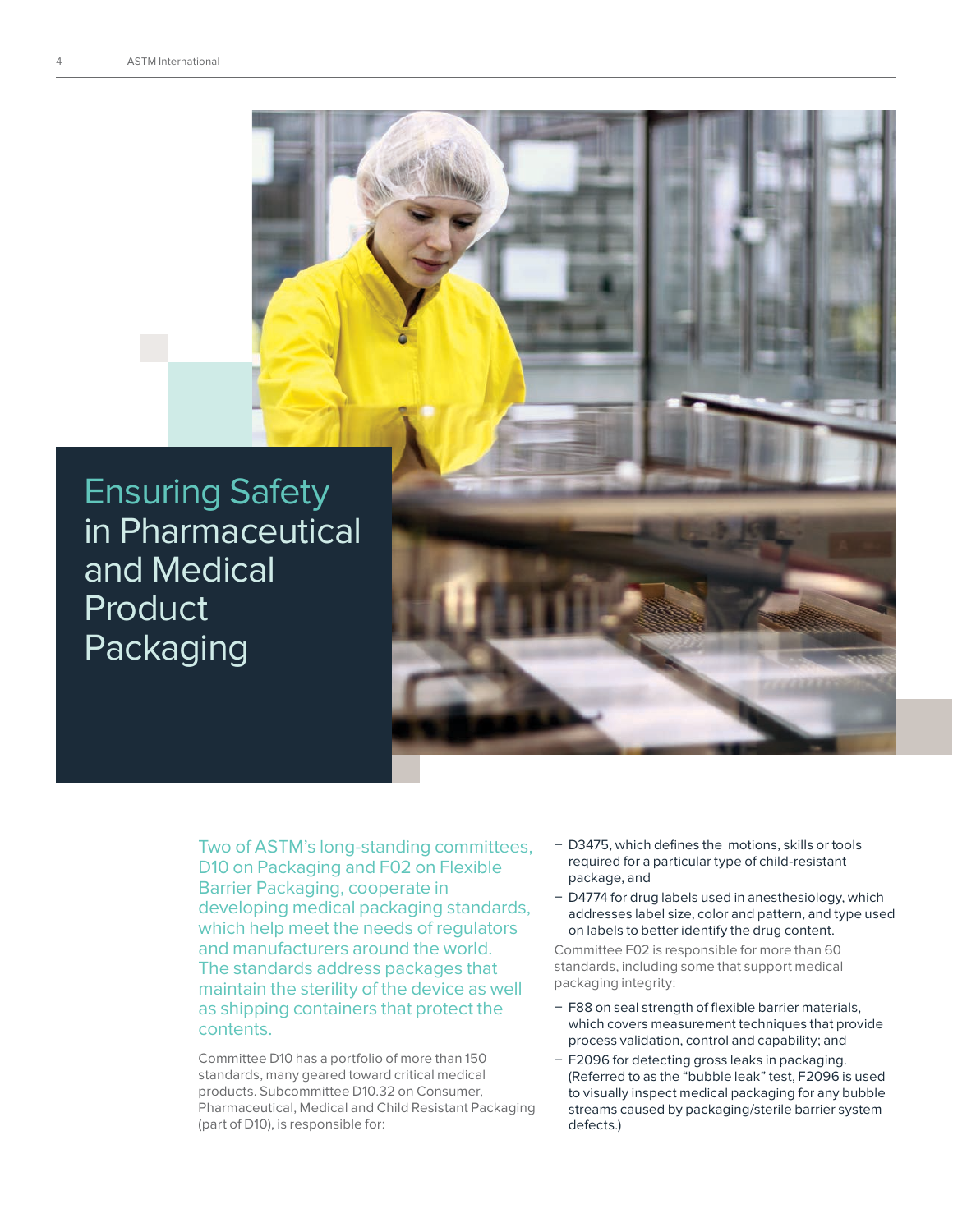## E31: Improving Accuracy and Timeliness of Patient Information

Healthcare providers are increasingly embracing electronic health records (EHRs) to enable more reliable patient information exchange. EHRs can reduce errors, speed treatment and care delivery, and keep patients better informed, which can strengthen the relationship between patients and their healthcare teams.

Committee E31 on Healthcare Informatics develops standards to help practitioners preserve and transfer accurate patient information using EHR technologies.

Significant E31 standards include E2369 for continuity of care record (CCR). The CCR defines a core set of information to be sent to the next healthcare provider whenever a patient is referred, transferred or uses different medical facilities or providers. For both doctors and patients, the CCR leads to better coordination and improved medical care. In the United States, the Office

of the National Coordinator for Health Information Technology, part of the U.S. Department of Health and Human Services, includes E2369 in formal EHR technology certification criteria.

#### **Two other benchmark E31 documents also provide utility in the EHR area:**

- E1384 for EHR content and structure, which provides a comprehensive structure for data collected in patient care records that draws on specialty disciplines and integrates clinical laboratory with other patient information; and
- E1633 for coded values used in the EHR, which outlines value sets for explicit data attributes in E1384.

## E56 Nanotech **Standards** Support Cancer Research

The battle against cancer is getting a boost from breakthrough test methods from Committee E56 on Nanotechnology. E56 supports cuttingedge research efforts that could pave the way for commercially available nanoscale cancer drugs.

#### **Crucial standards in this area include:**

- $-$  E2524 for analyzing the hemolytic properties of nanoparticles, a protocol to examine the destruction of red blood cells (hemolysis), which can lead to anemia and other issues;
- $-$  E2525 for evaluating the effect of nanoparticulate materials, a method for evaluating nanoparticle stimulation or inhibition

of the maturation of certain bone marrow cells (macrophages); and

 $-$  E2526 for evaluating the cytotoxicity of nanoparticulate materials by examining effects on kidney and cancerous liver cells.

Users of E56 tests include nanotech drug developers; scientists in the pharmaceutical, cancer research and nanotechnology fields; regulatory agencies; and agencies evaluating the environmental health and safety risks associated with nanoparticles.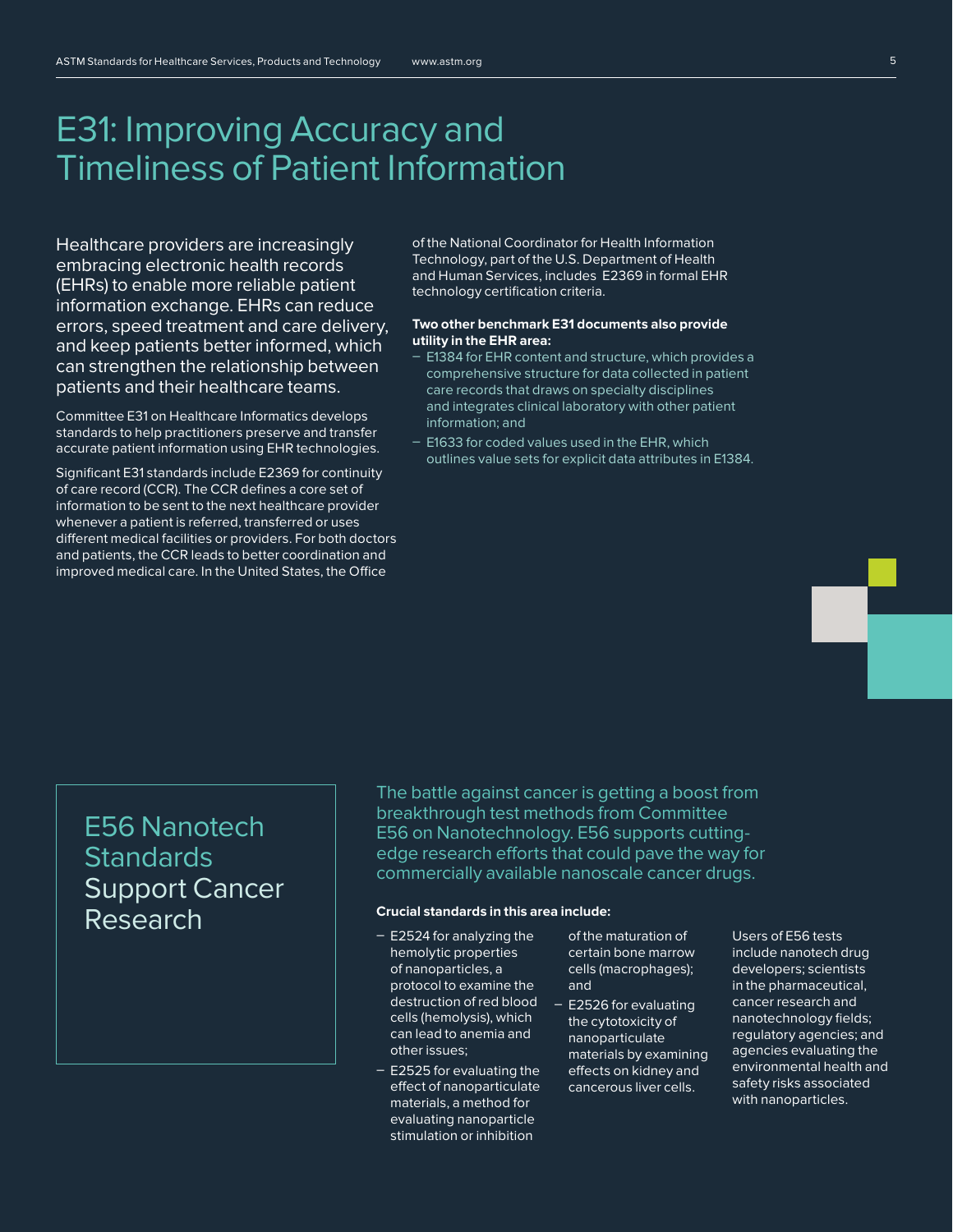## ASTM Standards and Universal Patient Identification

E31 standards also address the dynamic and evolving area of universal patient identification (UPI). Incorrectly identifying a patient continues to be a major area of concern in the healthcare environment and has serious unwanted consequences, including adverse drug events, unnecessary and duplicate testing, clinical complications and prolonged hospital stays.

A UPI approach would help reduce errors, improve patient safety, and enhance the interoperability and efficiency of health information networks.

#### **E31 standards in this area include:**

- E2553 for implementation of a voluntary universal healthcare identification system describes the principles needed to create a system that addresses issues of privacy, security and costeffectiveness, and
- E1714, which details requirements for a universal healthcare identifier (UHID) system.

**Building a New** Road Map for Pharmaceutical Manufacturing

#### When it comes to pharmaceutical manufacturing, quality and efficiency are major concerns.

Committee E55 on Manufacture of Pharmaceutical and Biopharmaceutical Products was born from an expansion of the Process Analytical Technology (PAT) initiative, developed by the U.S. Food and Drug Administration to overhaul drug manufacturing processes and help ensure safe and reliable consumer products. E55's first standards focused on furthering the goals of the PAT framework throughout the industry. These include E2363 on PAT terminology and E2474 for pharmaceutical process design.

Subcommittee E55.03 on General Pharmaceutical Standards has released several standards to support purity testing of pharmaceutical water, the most common ingredient used in pharmaceutical and biopharmaceutical manufacturing. This includes E2656 for real-time release testing of pharmaceutical water and E2810 for uniformity of

dosage units, a valuable tool in drug content uniformity and dissolution testing.

Subcommittee E55.04 on General Biopharmaceutical Standards develops standards that support biopharmaceutical product manufacturing. E55.04 is working on standards for single-use systems and raw materials pharmaceutical development and manufacturing, notably biotechnology. Among the standards underway are a practice for testing system integrity and a related practice for characterizing particulates burden.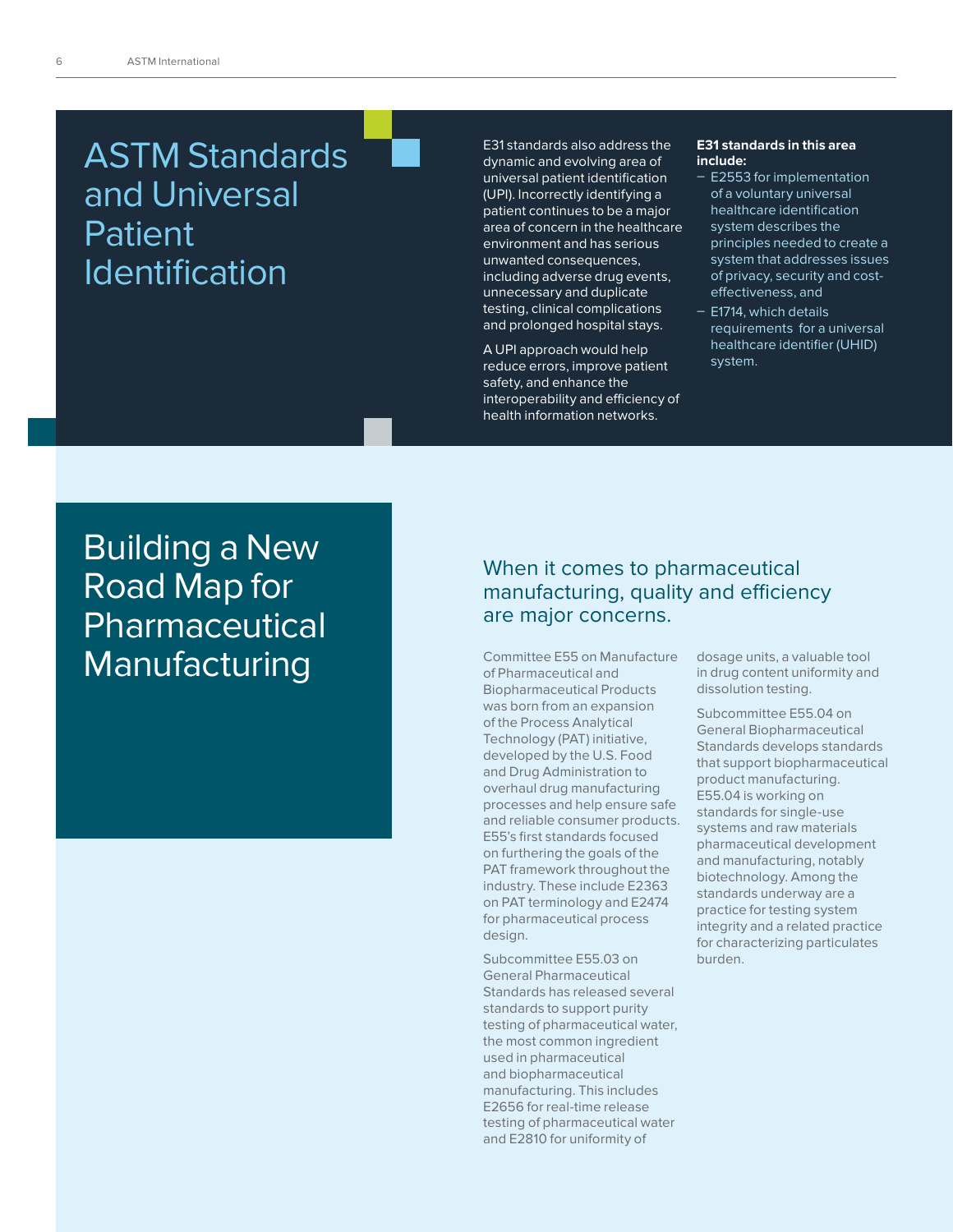

## Supporting the Entire Healthcare **System**

#### **Many more ASTM committees are involved in standards work that enhances healthcare products and services for people worldwide:**

- Committee F30 on Emergency Medical Services focuses on areas such as EMS equipment (including immobilization devices and air ambulances); emergency medical technicians and first responder training; EMS system structure; and medical dispatch management and communications. Notable among the committee's more than 30 standards is F2020 for the design, construction and procurement of EMS systems ambulances.
- Subcommittee D11.40 on Consumer Rubber Products (part of Committee D11 on Rubber) has an extensive array of standards that support the quality, performance and safety of healthcare products such as medical gloves, condoms and drainage tubes. Among its widely used standards is D3577 for rubber surgical gloves and D7866 for radiation attenuating protective gloves.

D11.40 is also developing standards such as a method for measuring how well exam gloves reduce skin-to-surface contact bacteria transfer.

Committee E61 on Radiation Processing, responsible for more than 30 standards, looks at ionizing radiation processing and dosimetry for medical products, pharmaceuticals and other goods. The committee has been focusing on sterilizing medical devices and developing dosimetry standards. One standard guides how to select and calibrate dosimetry systems for radiation processing (ISO/ ASTM 51261) and another describes the use of the equipment while another describes making absorbed dose measurements according to E61 standards (ISO/ASTM 52628).